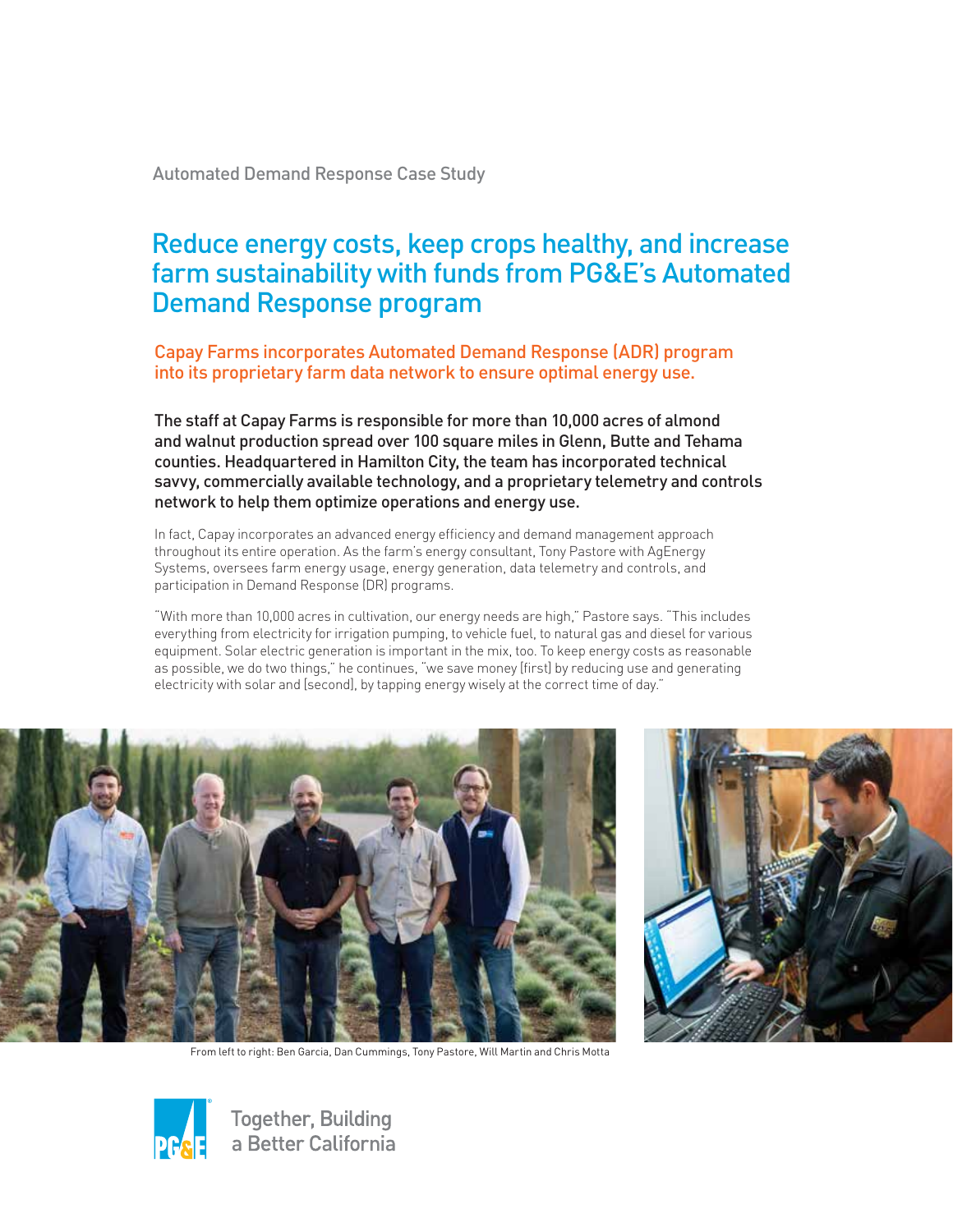## Growing into ADR

#### When electricity is used is a critical factor in managing energy costs. Participating in DR events became part of the operation at Capay.

The farm first participated in DR manually in 2009. Two years later, management became comfortable with the idea of installing remote pump controls and started to participate in DR semi-automatically by shutting pumps off remotely upon request from the utility. "Manual participation in DR required 30 minutes to an hour of field labor per pump station per event. Semi-automated participation, takes less than five minutes of labor per pump station per event," Pastore highlights.

Four years later, in 2015, Dan Cummings, chief executive officer, and Julia Violich, chief financial officer, seized an opportunity to receive ADR-incentive funding from PG&E to install remote pump controls on more pumps. ADR-enabled pump controls were added to 16 irrigation pumps ranging in size from 60 to 200 horsepower. Paul Bedard of Bedard Controls designed the ADR system. Together with Chico Electric and Capay Farms staff, Bedard completed installation of the ADR hardware and software commissioning. This investment was approximately \$97,000, including staff time. PG&E's ADR program reimbursed Capay Farms \$74,600, or 77 percent of the project cost.



"With so many pumps involved, capital costs were a big concern. Funding from PG&E's ADR program allowed us to move the project forward and covered most of the equipment and installation costs. Having remote start/stop control on each pump has made our regular operations and participation in DR much easier and more cost-effective."

—DAN CUMMINGS, CHIEF EXECUTIVE OFFICER

"With so many pumps involved, capital costs were a big concern. Funding from PG&E's ADR program allowed us to move the project forward and covered most of the equipment and installation costs. Having remote start/stop control on each pump has made our regular operations and participation in DR much easier and more cost-effective," Dan Cummings comments.

After the initial success, Capay followed up with another application for funding to automate eight more pumps. In total, to automate all 24 pumps that range in size from 30 to 200 horsepower, Capay received about \$92,000 of the project costs from PG&E's ADR program.

Automating participation in DR fits into the datadriven farming approach at Capay. Data on pumps, irrigation system, vehicles, weather, soil moisture and other equipment can be easily collected remotely and delivered to staff to make informed decisions.

"With this custom-built network, anything with a sensor can be monitored and anything with a switch can be controlled. This is the internet of farming," Pastore explains.

"The system has only been possible with technology partners Paul Bedard of Bedard Controls, Chris Motta of PCI Business Services and our talented farm staff, especially Will Martin," Dan Cummings, CEO of Capay Farms adds.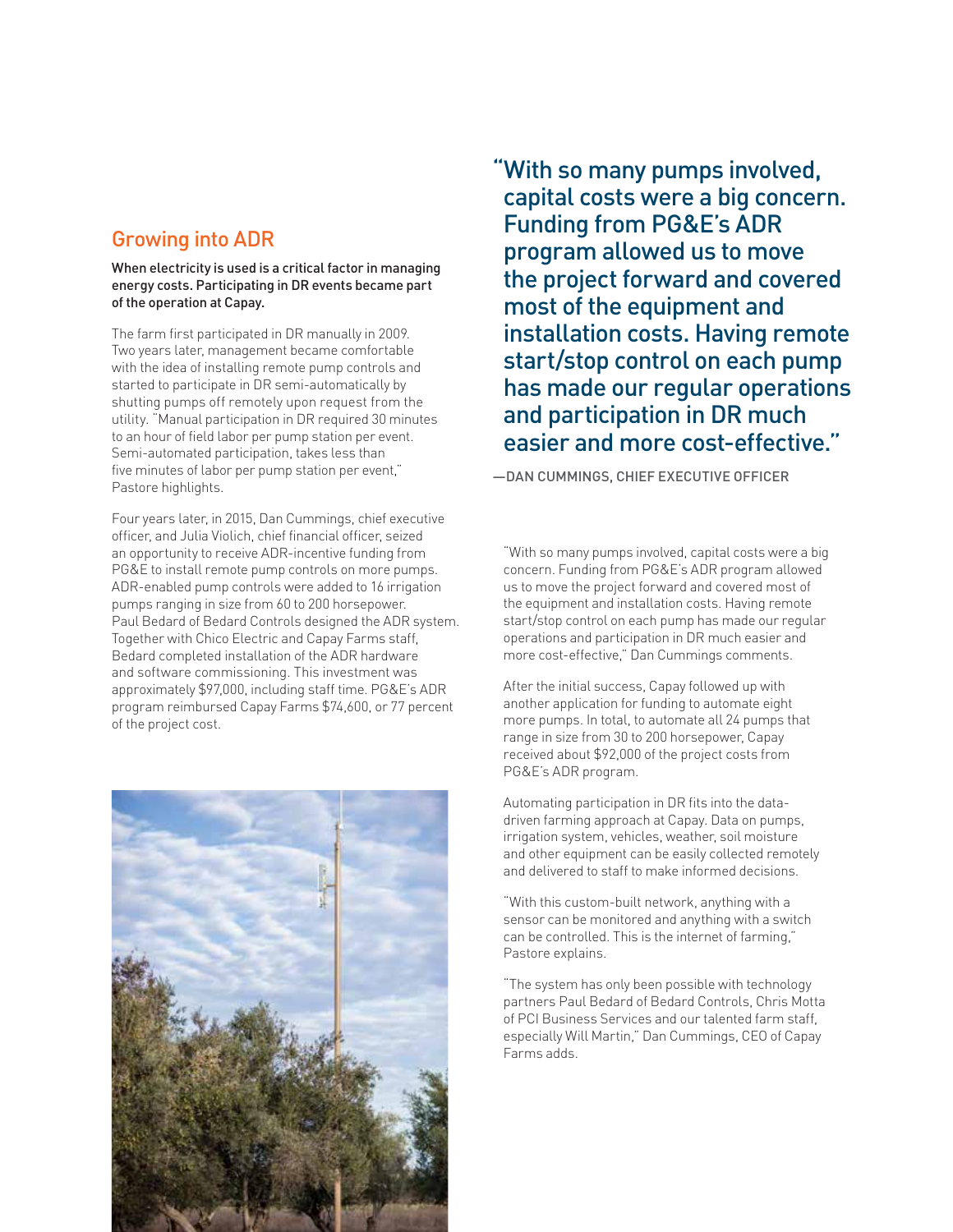

### An ongoing revenue stream

Capay decided to participate in demand response through PG&E's Capacity Bidding Program (CBP) through a PG&E-qualified aggregator, NRG Curtailment Solutions.

NRG Curtailment Solutions' staff assists Capay with monthly nominations of load reduction for enrolled pumps. This process allows Capay to nominate higher or lower kW equipment as usage changes each month. Thus, Capay retains flexibility in irrigation operations while earning incentives from ongoing participation in the CBP DR program. The farm delivered 103 percent of committed load reduction in the 2015 DR season and 100 percent in 2016. For 24 pumps with an average combined load reduction of 544 kW or about 730 horsepower, Capay earns approximately \$18,500 in ongoing cash incentives for simply shutting pumps off for short periods a few times per year.

# Efforts add up

The expanded ADR system is part of a larger data monitoring and controls network also built by Bedard Controls, AgEnergy Systems and farm staff.

Predictive maintenance at Capay complements efforts to keep energy and operating costs in check by avoiding expensive repair periods of failed equipment. As an example, Capay uses temperature and vibration sensors on motors to predict when a pumping plant may need new bearings, a mounting adjustment, shaft alignment or other maintenance. Premium-efficiency electric motors are installed whenever possible.

#### **PROJECT SNAPSHOT**

**Location:** Headquartered in Hamilton City, CA with operations spread over 100 square miles in Butte, Glenn and Tehama counties

#### **Industry:** Agriculture

**Description:** Capay Farms grows almonds and walnuts on more than 10,000 acres. The farm relies mostly on groundwater and uses micro-irrigation and sprinklers to irrigate the crops. Irrigation scheduling is informed by remote soil moisture monitoring an Integrated Pest Management Program.

**Timeline:** Enrolled in CBP in 2009, participating manually; Capay upgraded to fully automated participation in 2015.

**PG&E Programs Used:** ADR and CBP

#### **RESULTS**

**Number of automated pumps:** 24 pumps ranging from 30 hp to 200 hp

**Incentives:** About \$92,000 from ADR program to install remote pump controls

**Ongoing DR revenue:** About \$18,500/year from CBP participation

**Total load reduction potential for demand response:** 544 kW or ~730 hp